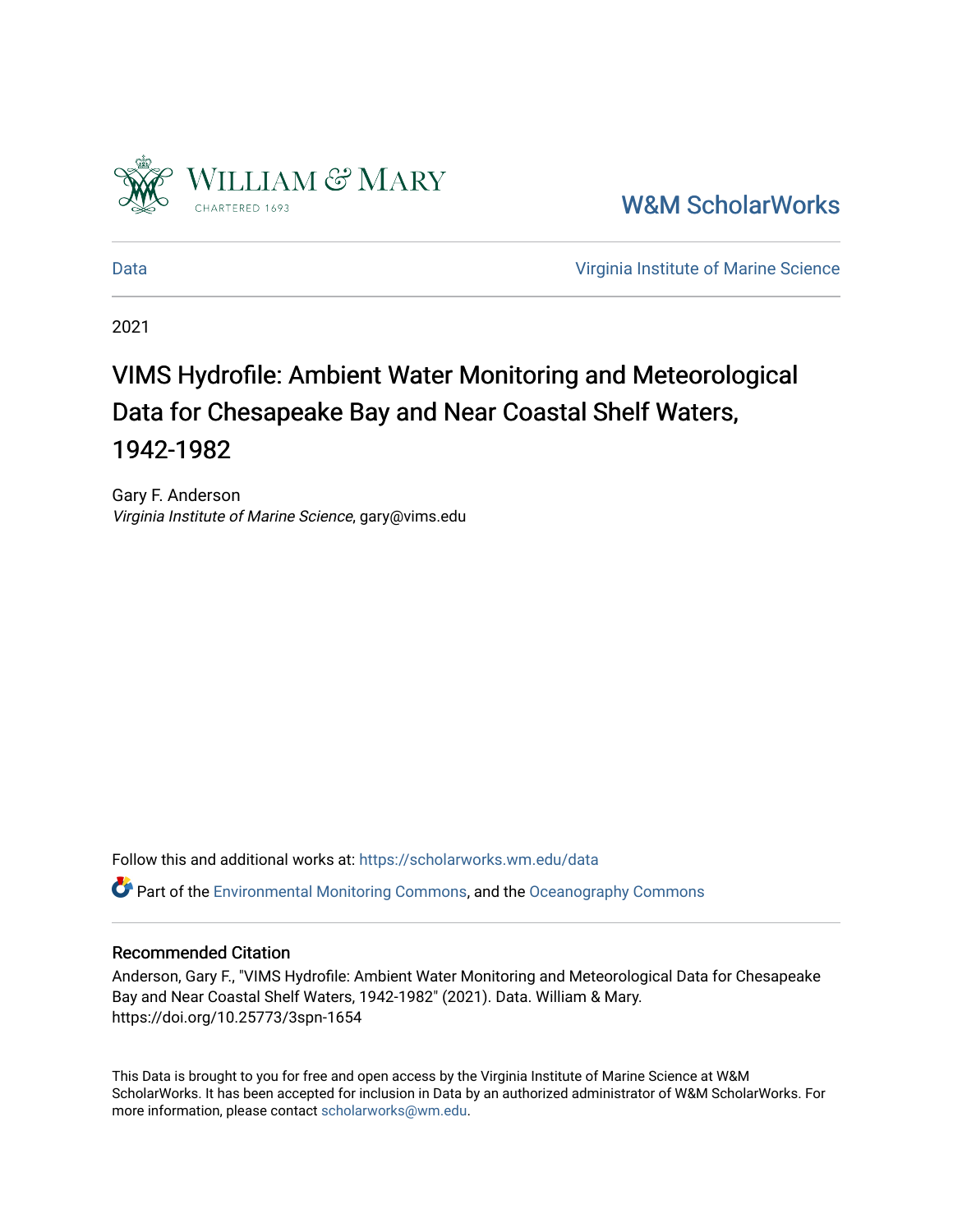## VIMS Hydrofile: Ambient Water Monitoring and Meteorological Data for Chesapeake Bay and Near Coastal Shelf Waters, 1942-1982

Gary F. Anderson, Information Technology and Network Services, Virginia Institute of Marine Science

ORCID ID:0000-0002-3267-0063

#### **Document Type** Data

**Department and/or Research Group:** Information Technology and Network Services, Virginia Institute of Marine Science

**\_\_\_\_\_\_\_\_\_\_\_\_\_\_\_\_\_\_\_\_\_\_\_\_\_\_\_\_\_\_\_\_\_\_\_\_\_\_\_\_\_\_\_\_\_\_\_\_\_\_\_\_\_\_\_\_\_\_\_\_\_\_\_\_\_\_\_\_\_\_\_\_\_\_\_\_\_\_\_\_\_\_\_\_**

**Publication Date:** October, 2021

#### **Data Access** <https://doi.org/10.25773/3spn-1654>

**Description:**Historical ambient water quality and meteorologic conditions from cruises conducted by the Virginia Institute of Marine Science in Chesapeake Bay and nearshore coastal shelf waters over a 40-year period through 1982.

**Abstract:** Bulk water parameters were routinely measured during cruises conducted in Chesapeake Bay and nearshore coastal waters conducted by VIMS over a 40-year period ending in 1982. Data were punched on 80-character cards known as 'Form 1' format by the VIMS central Computer Center. These were later converted to digital files. For this publication the Form 1 files were unpacked into yearly flat files containing two record types:

Station records - Contain surface observations at the time a station was occupied, including secchi depth, total depth, wind speed, wind direction, air temperature, tide stage, sea state, and cloud cover.

Depth records - Contain observations at one or more depths per station and include salinity, temperature, conductivity, suspended solids, dissolved oxygen, chlorophyll, trace elements and current speed and direction. The full suite of parameters were not always measured, the observations made were specific to the purpose of the individual cruises.

The original files in Form 1 format are included as well. See the ASSOCIATED PUBLICATION referenced below for complete description of the Form 1 format and data management plan.

Yearly Station and Depth files are provided in Text (.csv) and MS Access format.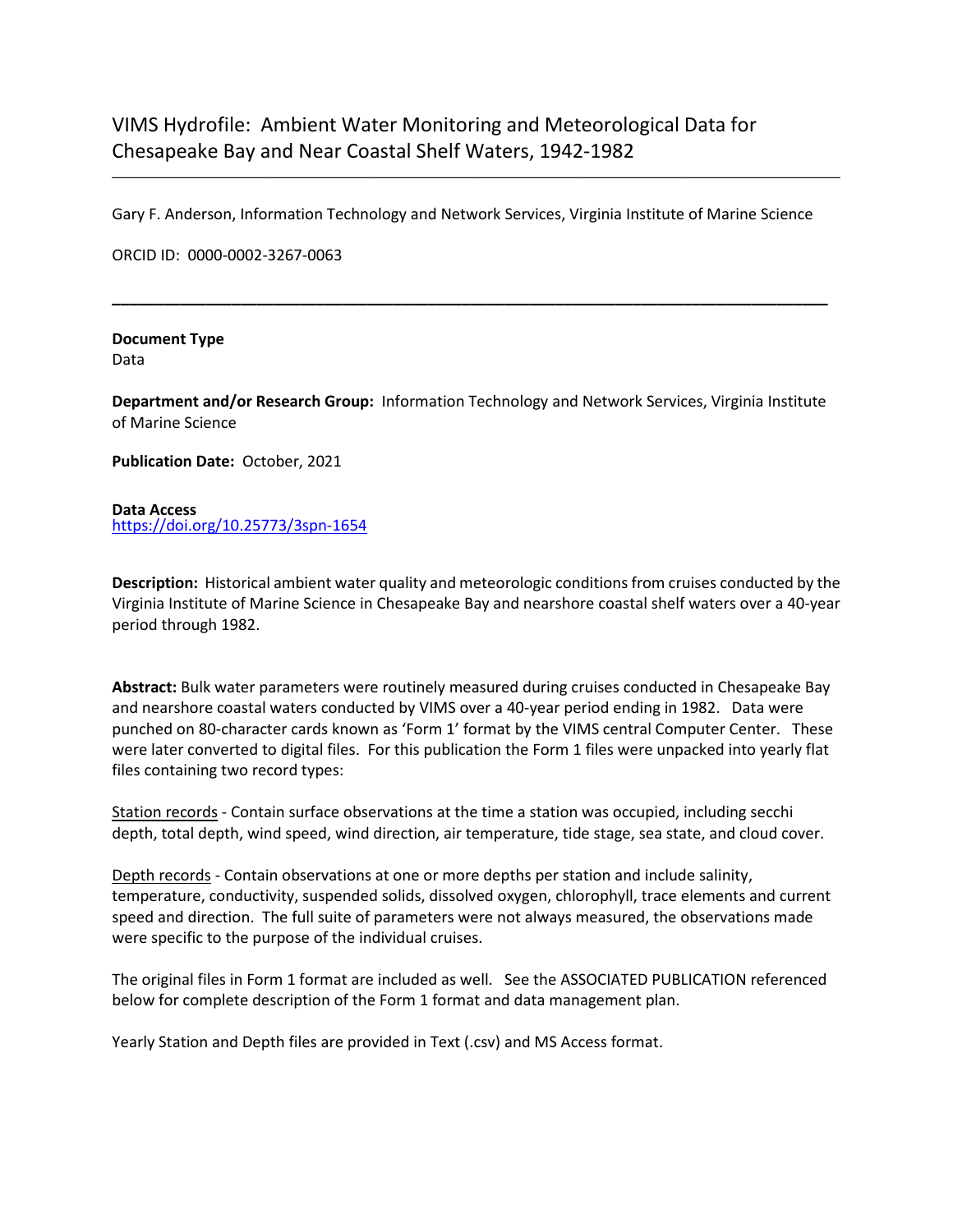**File Descriptions:** 

| <b>File Name</b>                               | <b>Description</b>                                    |  |
|------------------------------------------------|-------------------------------------------------------|--|
| Readme.txt                                     | Data Dictionary                                       |  |
| WQcodes.csv                                    | csv file of parameter codes                           |  |
|                                                |                                                       |  |
| Folder name: Original Hydro Form1 files        |                                                       |  |
| hydro.va.42-70                                 | Original Form 1 formatted file, 1942 through 1970     |  |
| hydro.va.71-82                                 | Original Form 1 formatted file, 1971 through 1982     |  |
|                                                |                                                       |  |
| Folder name: Yearly csv files                  |                                                       |  |
| 1942Station.csv<br>$\bullet$                   | Station records file                                  |  |
| 1942Depth.csv<br>$\bullet$                     | Depth records file                                    |  |
| 1945Station.csv<br>$\bullet$                   |                                                       |  |
| 1945Depth.csv<br>$\bullet$                     | See README data dictionary below for parameters       |  |
| 1946Station.csv<br>$\bullet$                   |                                                       |  |
| 1946Depth.csv<br>$\bullet$                     |                                                       |  |
| $\bullet$                                      |                                                       |  |
| 1981Depth.csv<br>$\bullet$                     |                                                       |  |
| 1981Station.csv<br>$\bullet$                   |                                                       |  |
| 1982Depth.csv<br>$\bullet$                     |                                                       |  |
| 1982Station.csv<br>$\bullet$                   | Total = 38 .csv files                                 |  |
|                                                |                                                       |  |
| Folder name: Program files for data processing |                                                       |  |
| Extract_Hydro.c<br>$\bullet$                   | C++ program to unpack Form 1 files                    |  |
| Extract_Hydro.exe<br>$\bullet$                 | Compiled C++ program (Windows) to unpack Form 1 files |  |
| Extract_Hydro77.sas<br>$\bullet$               | SAS script to extract yearly Form 1 data              |  |
| Import_Hydro77.sas<br>$\bullet$                | SAS script to import .csv station files               |  |
|                                                |                                                       |  |
| Folder name: Yearly Access accdb files         |                                                       |  |
| Hydro1942.accdb<br>$\bullet$                   | MS Access database containing Station and             |  |
| Hydro1945.accdb<br>$\bullet$                   | Depth tables from imported .csv files                 |  |
| Hydro1946.accdb<br>$\bullet$                   |                                                       |  |
| ()<br>$\bullet$                                | See README data dictionary for parameters             |  |
| $\bullet$                                      |                                                       |  |
| Hydro1979.accdb<br>٠                           |                                                       |  |
| Hydro1980.accdb<br>$\bullet$                   |                                                       |  |
| Hydro1981.accdb<br>$\bullet$                   |                                                       |  |
| Hydro1982.accdb<br>$\bullet$                   | Total = 19 .accdb files                               |  |
|                                                |                                                       |  |
| Folder name: Yearly Hydro Form1 files          |                                                       |  |
| Data1942.txt<br>$\bullet$                      | Yearly Form 1 text files                              |  |
| Data1945.txt<br>$\bullet$                      |                                                       |  |
| Data1946.txt<br>$\bullet$                      | The .txt files were edited to remove coding errors    |  |
| $\bullet$                                      | such as incorrect number of depths, cardcodes and     |  |
| Data1979.txt<br>$\bullet$                      | invalid number of parameters                          |  |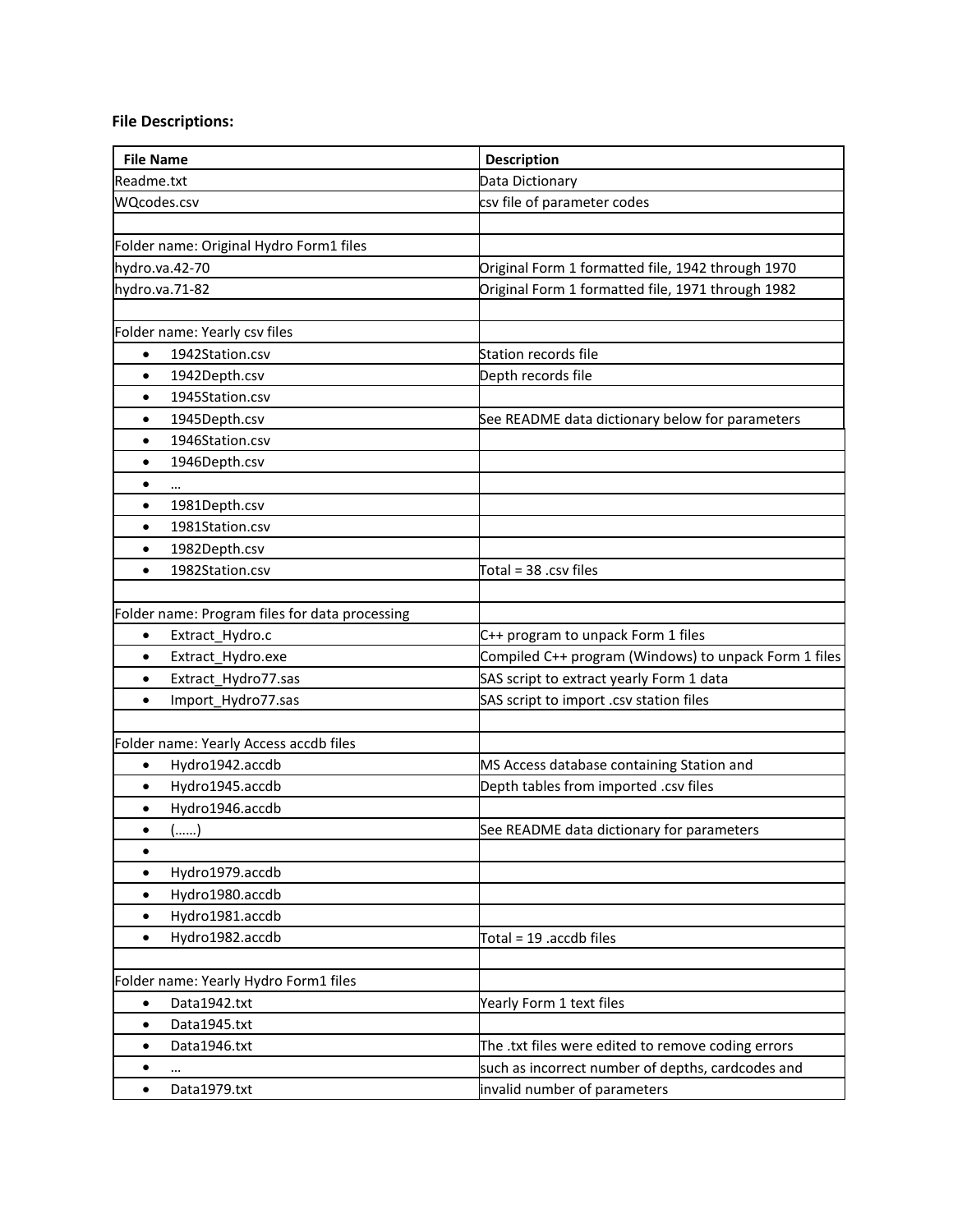| Data1980.txt                           |                                |
|----------------------------------------|--------------------------------|
| Data1981.txt                           |                                |
| Data1982.txt<br>٠                      | Total = 19 Form 1 .txt files   |
| Folder name: Yearly Hydro Station Maps |                                |
| 1942-1947 Hydro Stations.pdf           | Maps showing station locations |
| 1948-1951 Hydro Stations.pdf<br>٠      |                                |
| 1952-1955 Hydro Stations.pdf           |                                |
| 1956-1959 Hydro Stations.pdf<br>٠      |                                |
| 1960-1963 Hydro Stations.pdf<br>٠      |                                |
| 1964-1967 Hydro Stations.pdf<br>٠      |                                |
| 1968-1971 Hydro Stations.pdf<br>٠      |                                |
| 1972-1975 Hydro Stations.pdf<br>٠      |                                |
| 1976-1979 Hydro Stations.pdf           |                                |
| 1980-1982 Hydro Stations.pdf<br>٠      |                                |

**Keywords:** *Salinity, Temperature, Dissolved Oxygen, Turbidity, Water Quality, Chesapeake Bay, Mid-Atlantic, Monitoring, Meteorological Data, Climate Change, Long term dataset*

#### **Associated Publications:**

Moncure, R. W. (1972) Instructions for using Oceanography Form 1 (Virginia Institute of Marine Science Hydrographic Data Form). Virginia Institute of Marine Science, William & Mary. <https://doi.org/10.25773/g4wp-k611>

#### **Additional information:** See README file containing Data Dictionary: -----List of Variables and Attributes-----

#### **STATION Records:**

| <b>Position</b> | <b>Name</b> | <b>Description</b>                         |
|-----------------|-------------|--------------------------------------------|
| 1               | cruise      | Cruise ID                                  |
| $\overline{2}$  | river       | River ID                                   |
| 3               | date        | Date                                       |
| 4               | cardcode    | Unique ID linking Station to Depth records |
| 5               | stime       | Sample time                                |
| 6               | lat         | Latitude in decimal degrees                |
| 7               | long        | Longitude in decimal degrees               |
| 8               | station     | <b>Station ID</b>                          |
| 9               | vessel      | Vessel ID                                  |
| 10              | tdepth      | Total Depth (m)                            |
| 11              | tide        | <b>Tide Stage</b>                          |
| 12              | diskvs      | Secchi Depth (m)                           |